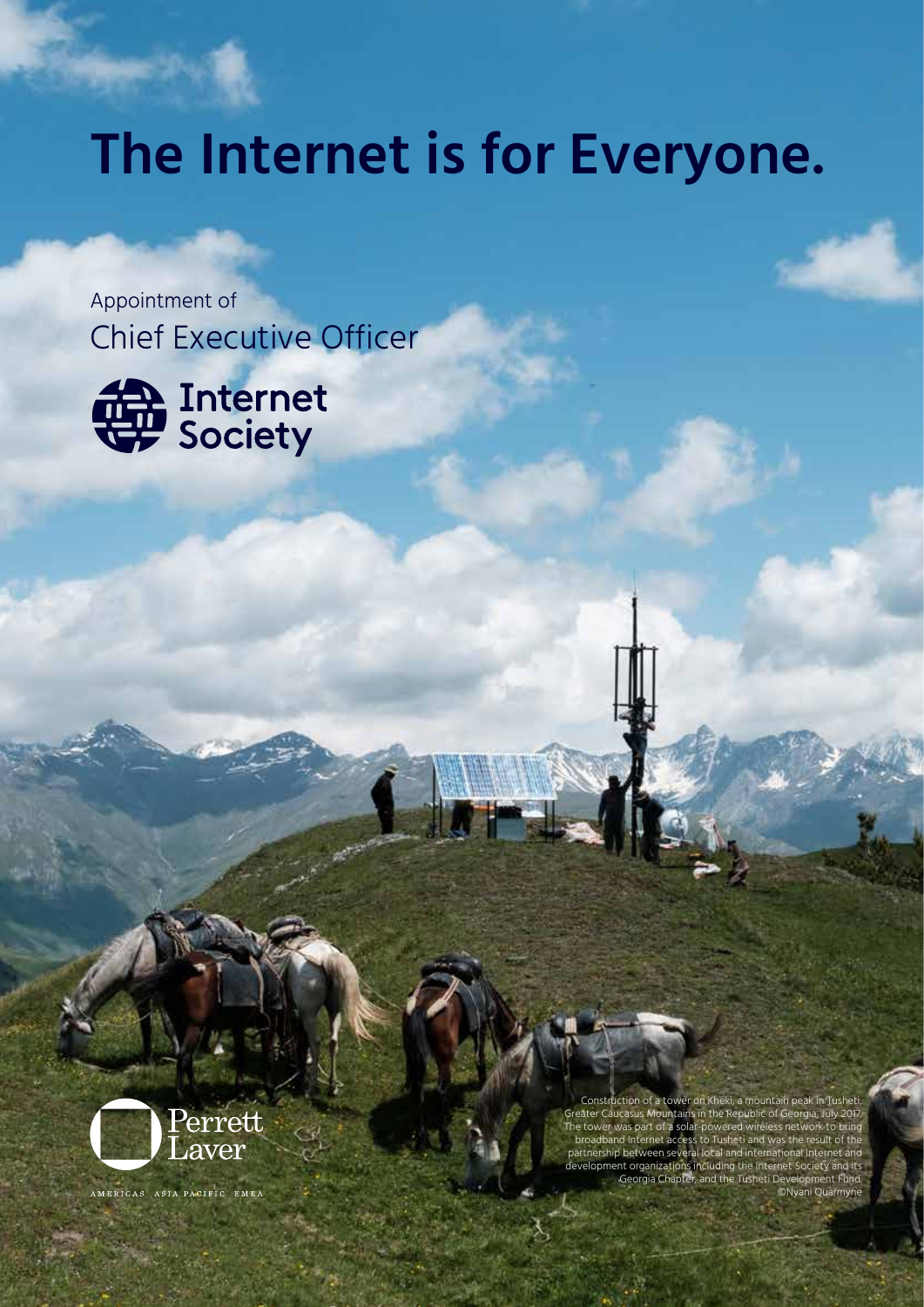For more than 25 years, the Internet Society (ISOC) has been a respected, leading voice for an open, globally connected, trusted, and secure Internet.

The Internet Society is a global organization, with headquarters in Washington D.C. and Geneva, and a staff of 100 people engaged in all regions of the world. 134 voluntary Chapters and 158 Organization Members across 107 countries are similarly dedicated to an Internet for Everyone. The Internet Society is also the organizational home of the Internet Engineering Task Force which is the premier open standards organization for the continuing evolution of the Internet.

Over the past several years, the Internet Society has become a force that catalyses and effects actions vital to the Internet's future. We intend to continue along this path, working with members, Chapters, and partner organizations to not only inform discussions about the Internet, but to instigate the critical conversations and inspire actions by those who can advance our shared priorities.

We are at a pivotal moment in the Internet's development. **We risk losing the opportunity to shape the Internet's future if we fail to act.** To meet the challenges we face, [we are organizing our efforts into three](https://www.internetsociety.org/action-plan/2018/) [interconnected areas of work:](https://www.internetsociety.org/action-plan/2018/)

- Undertaking sustained and comprehensive campaigns to advance a set of focused priorities through positive action,
- $\bigcap$  Strengthening and extending the Internet Society community and organization to build a stronger foundation for realizing our vision, and

 $\widehat{S}$  Fostering and incubating initiatives that respond to a changing environment and position our community for future success.

Read more about our 2018 Action Plan. https://www.internetsociety.org/action-plan/2018/



We believe the voices of people around the world are key to the Internet's future.

The Internet fuels individual empowerment and collaborative innovation. Supporting and engaging people who use the Internet are our highest priorities; they have been our common and enduring causes.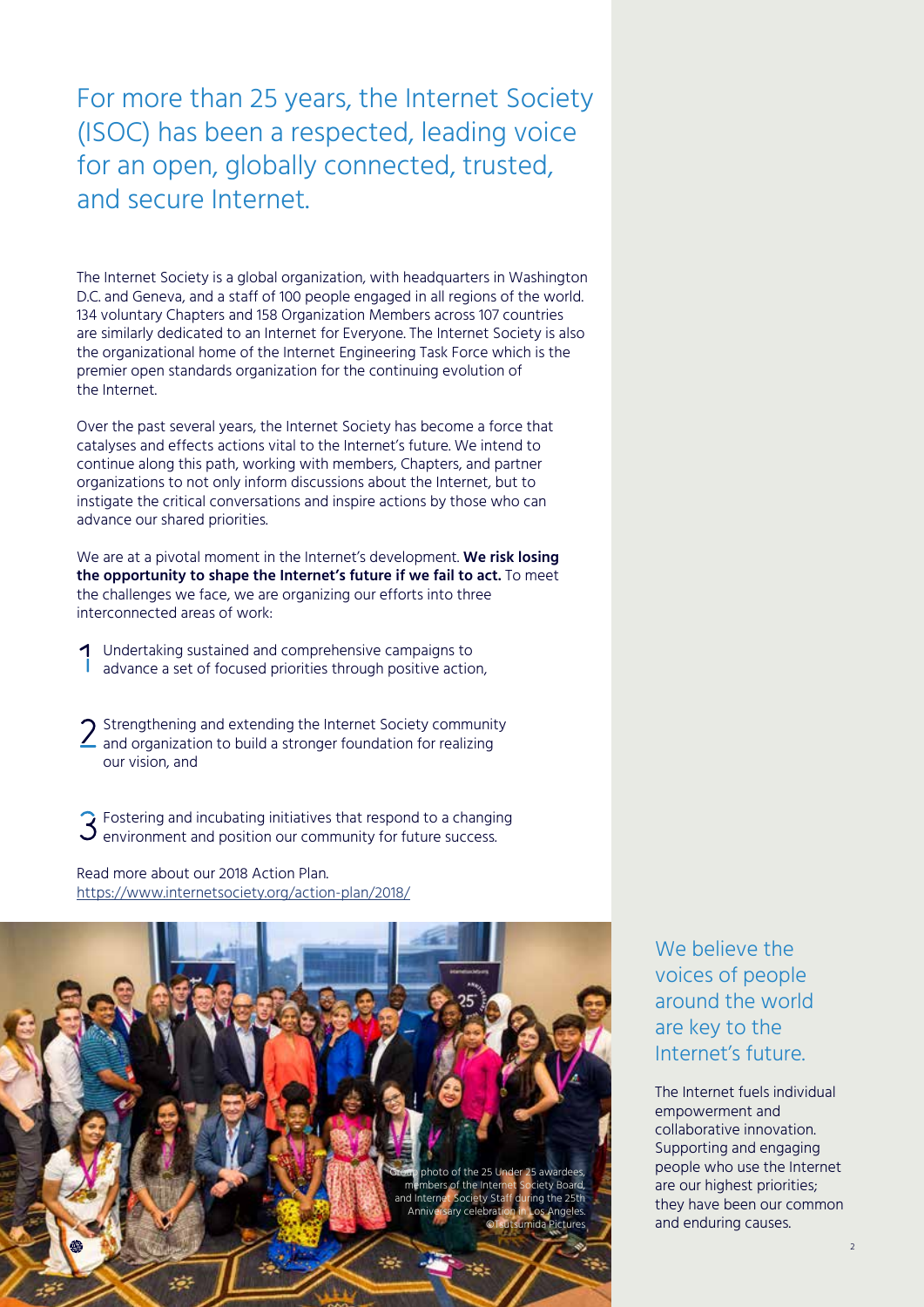### Internet Society CEO Candidate Profile

The Internet Society's vision must be supported by a deep understanding of both the technical nature of a global network of networks and the current geopolitical realities of the 21st century Internet. The candidate must demonstrate an affinity for and understanding of the principles and values that are at the core of the ISOC Mission.

The ideal candidate will possess, in addition to a wide variety of Internet policy, technical and community building expertise, excellent organizational and diplomatic skills to lead a global, diverse community and advocate effectively for outcomes that reflect the Internet Society's values. S/he must have a proven track record of collaborative partnerships, communication skills and inspirational leadership.

S/he must be capable of uniting a cross cultural community for both selfempowerment as well as for collective action. Multiple language fluency would be a plus.

The ideal candidate should also have business experience in overseeing a global enterprise with a substantial budget and knowledge of legal and regulatory requirements of the operations of the company. Knowledge of not-for-profit funding and fundraising is desirable.

S/he should have experience working with a complex and dispersed organization structure and an active board and its governance committees. S/he should be familiar with the technologies that are and can be used by a global community to connect, communicate and collaborate over the Internet and have excellent communication skills for both internal and external articulation of the Mission and work of the Society.

In sum, we desire a dynamic leader who appreciates the strong assets of the Internet Society—its expert staff, engaged members, committed partners and thousands of supporters, together with its global reach, and its respected position in the Internet community —to help us shape the future.

https://www.internetsociety.org/shapetomorrow/

The Internet Society Staff photo from the All-Staff Retreat in Chamonix, France, 2016. ©Stonehouse Photographic

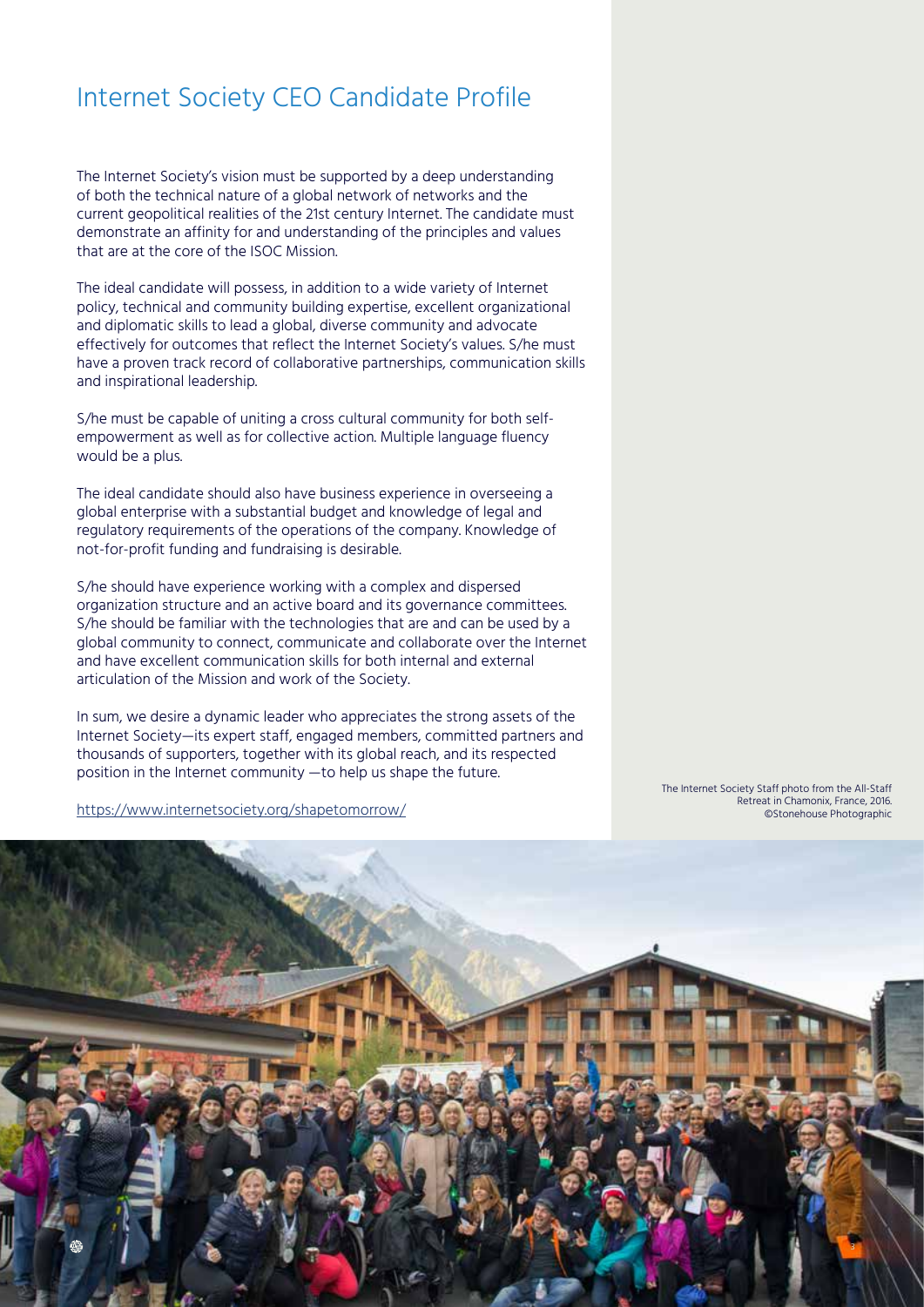

### Responsibilities

#### **Organization Mission and Strategy:**

Supports and guides the organization's mission as defined by the Board of Trustees. Works with board and staff to ensure that the mission is fulfilled through programs, strategic planning and community outreach. Advocates for ISOC's values and positions both internally and externally to stakeholders.

#### **Board Governance:**

Works with board in order to fulfill the organization's mission. Communicates effectively with the Board.

#### **Financial Performance and Viability:**

Develops resources sufficiently to ensure the financial health of the organization. Oversees and implements appropriate resources to ensure that the operations of the organization are appropriate. Takes responsibility for the fiscal integrity of ISOC and effective administration of operations.

#### **External Representation and Communication:**

Represents ISOC at government, technical and community fora (requires frequent travel). Enhances ISOC's image by being active and committed to engagement in the community. Supports and leads ISOC in its fundraising strategy and activities. Able to share ISOC's story in a way that enhances its image as a trusted leader in the Internet space.

For more information about Internet Society's financials, see https://www.internetsociety.org/about-internet-society/financial-reports/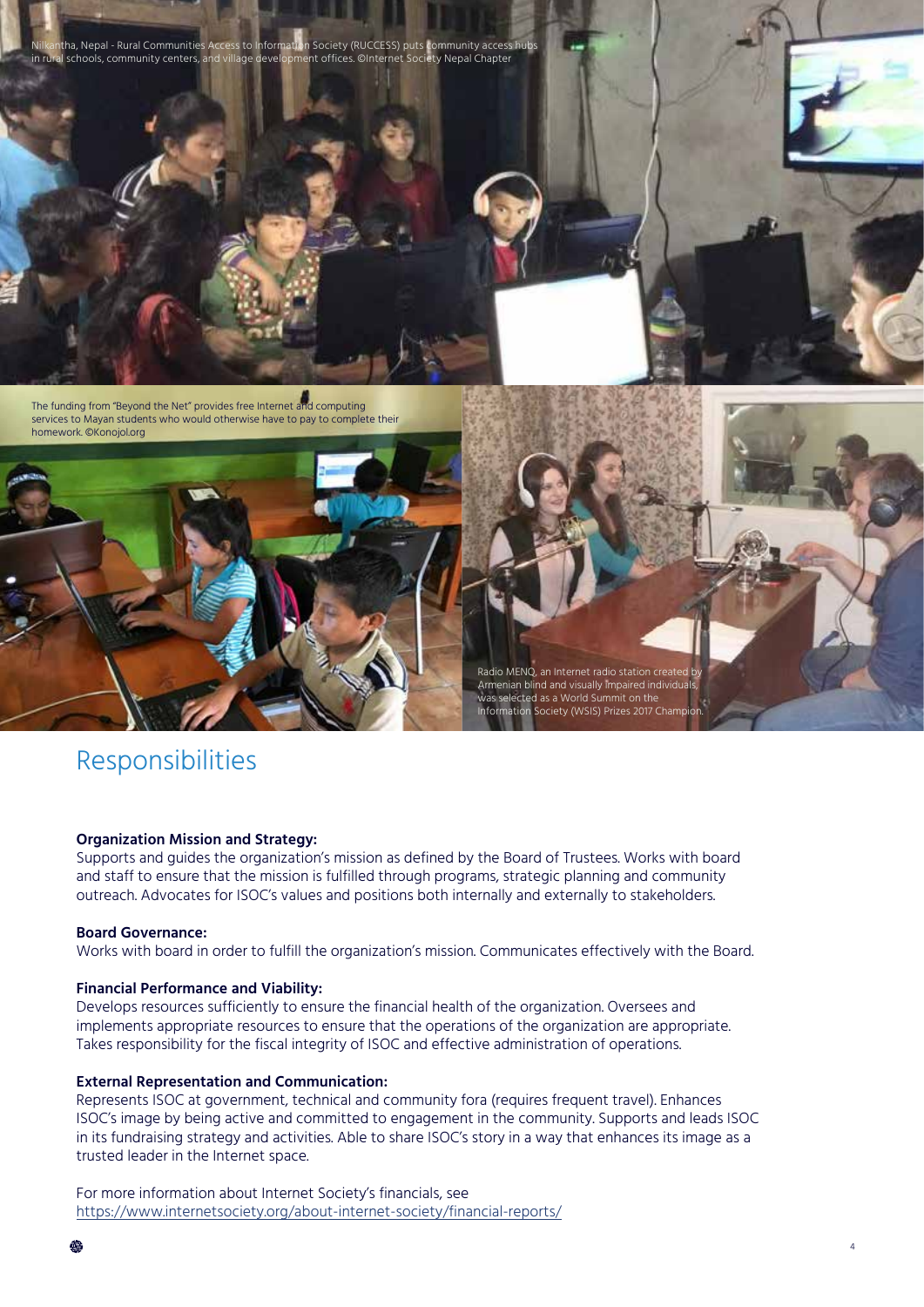# Personal Attributes

- Excellent planning, prioritizing, and organizational skills. Self-managing/motivating with the ability to balance competing priorities in a dynamic and rapid pace global environment.
- Strong understanding of technical terminology and business process.
- Ability to work effectively remotely and across organizational and geographical boundaries at all levels and cultures.
- Ability to interface with and engage diverse volunteer and donor groups.
- Ability to function and generate trust with all actors through operational excellence and respect for input in a multistakeholder environment.
- Excellent written and verbal communication skills.
- Consensus builder, catalyst, motivator, influencer and negotiator. Able to achieve results in a nonhierarchical environment through relationships and credibility.
- Multicultural, language skills, public speaker.

Dr. Dawit Bekele (right), Internet Society Regional Bureau Director for Africa, speaking during the opening of the inaugural African Regional Development Dialogue in Kigali, Rwanda. (Left to right: Indrajit Bannerjee, Director of the Knowledge Societies Division at UNESCO; Joyce Dogniez, Senior Director for Global Engagement at the Internet Society; HE Jean Philbert Nsengimana, Rwanda's Minister for Youth and ICT; Dr Hamadoun Touré, Executive Director of Smart Africa; and Dr Dawit Bekele, Internet Society Regional Bureau Director for Africa). ©Nyani Quarmyne

### Previous Experience

- 15-20 years demonstrated and referenceable (where possible) history of increasing role, scope, complexity, and budget within a business or NGO.
- Solid record of either public/corporate service at a high international level.
- 10+ years of direct leadership experience in Internet policy, technology and community building.
- Exposure to leading global organizations and dispersed, international talent.
- Strong organizational abilities including planning, delegating, program development and task facilitation.
- Proven ability to translate business requirements into actionable plans and sound knowledge of financial principles, including solid, hands-on, budget management skills.
- Close familiarity with the ways in which civil society, business sector interests, and regulatory authorities interact.
- Demonstrable track record of achieving policy change and results through partnering with a range of stakeholders.
- Knowledge of fundraising strategies and donor relations unique to the non-profit sector.

5

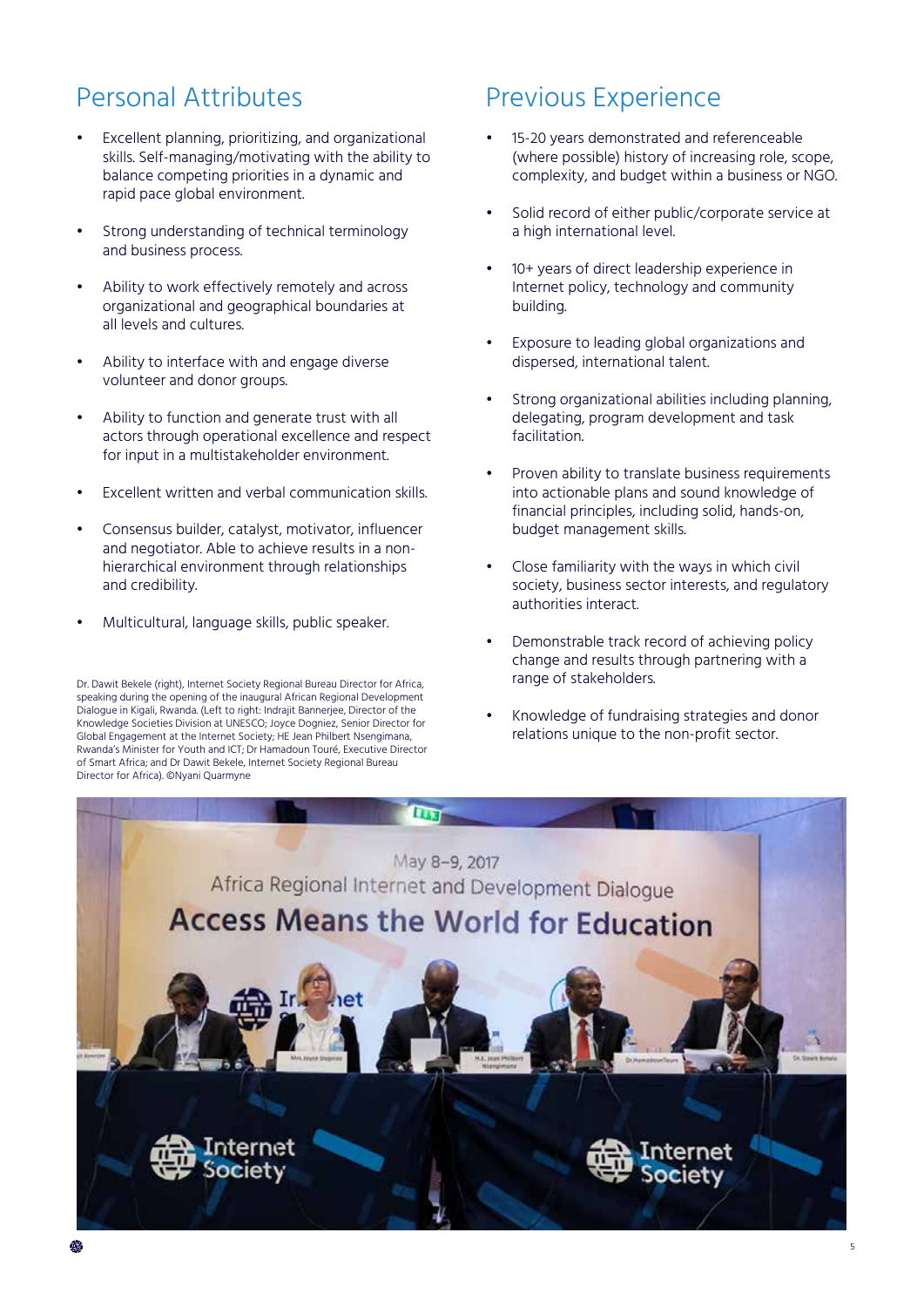## Essential for Success

#### **Collaboration**

Develops and maintains strong professional relationships, internally and externally to gain alignment and generate business results. Demonstrates ability to explain and clarify complex problems so that others can understand, support and contribute in developing good solutions. Demands a collaborative approach from self and team, ensuring that cross-functional partners are integrated and engaged. Recognizes others for performance achieved through teamwork and collaboration.

#### **Engenders Trust**

Establishes culture of trust and respect by demonstrating openness to feedback, keeping confidences and following through on commitments and agreements. Takes personal responsibility for his/her mistakes and makes it safe for others to talk about strengths and weaknesses. Demonstrates respect and values differences of approach, style and opinion. Solicits and listens to input and gives credit to others for their contributions. Has natural gravitas and establishes own credibility amongst our community and partners.

#### **Innovative Thinking**

Clearly understands the industry and interprets its data strategically, tying new and proven ideas together to develop cutting-edge, high value solutions. Supports and rewards innovative thinking at all levels while creating an environment where intelligent risk-taking is encouraged in order to foster outof-the-box thinking. Actively seeks out and supports originality in ideas and thinking to enhance decision-making.

#### **Execution Excellence**

Demonstrates an exceptional ability to conceptualize and strategically execute plans, operational programs, and initiatives to achieve results. Assumes personal ownership and accountability for results and solutions. Consistently delivers results that exceeds the Board of Trustees' expectations. Keeps focus on driving value. Constantly scans internal and external trends in order to prepare and develop contingency plans. Effectively plans with a high degree of sensitivity to the interconnectedness of the processes and systems of the organization.

#### **Integrative Thinking**

Habitually and automatically makes connections between seemingly disparate pieces of data to create a whole new picture of critical patterns and trends that then enable the development of a holistic continuum of strategy, tactics, action, review and evaluation for addressing problems and issues. Able to keep the 'big picture' in mind while working on the individual parts of the problem. Creatively resolves tensions without making costly trade-offs, turning challenges into opportunities.

#### **Communication**

Effectively delivers key messages across all levels of the organization while demonstrating a balanced use of communication techniques. Conveys messages effectively with a variety of different audiences, internally and externally. Inspires and empowers accountability to positively drive results. Treats others with respect and dignity. Is recognized as a positive source of energy and motivation by team members and partners when times are negative and when times are positive. Is fully aware of the political dynamics of the organization and of relationships when choosing a course of action or making decisions. Understands when and how to broach difficult topics. Demonstrates ability to explain and clarify the most complex problems so that others can understand, support and contribute in developing good solutions.

IETF98 Hackathon, Chicago, Illinois USA ©Stonehouse Photographic

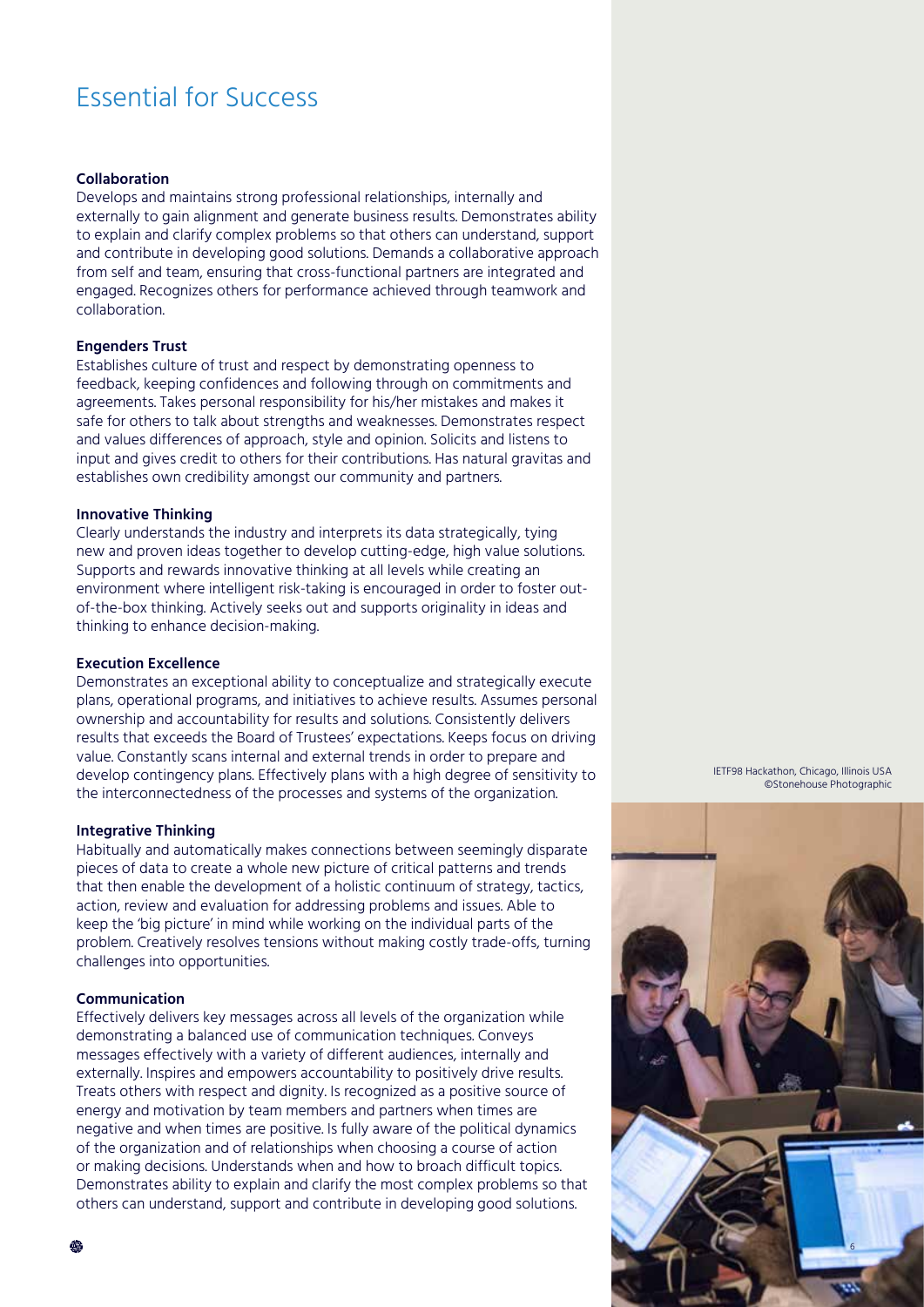#### **Strategic Thinking**

Exhibits a long-term, strategic view of ISOC and the industry, while demonstrating the ability to devise, oversee and monitor short-term results. Demonstrates the ability to coach others in adjusting strategies and strategically aligning and linking available resources to the business plan to maximize outcomes. Helps others identify essential information and data during complex problem-solving or setting strategy. Is recognized as a high-level strategist by peers and partners. Can articulate and enable understanding of a credible vision of possibilities and the likelihood for success. Anticipates future trends and pro-actively advocates for change.

#### **Courage**

Appropriately challenges the status quo in order to drive innovation and creativity while accepting ownership and accountability for results. Will take an unpopular stance and puts self and personal reputation on the line as needed. Is able to articulate the need for moving in a direction which may not always be fully supported by others. Is recognized as a strong competitor. Capitalizes on opportunities and avoids non-viable initiatives to optimize ISOC outcomes. Admits mistakes and apologizes when appropriate.

#### **Change Management**

Recognized as a positive change agent across the organization, by the Community, and by the Board of Trustees. Allocates resources to support the achievement of positive outcomes and to provide a smooth transition to the future. Can effectively articulate the business case for change in order to bring others along. Comfortably manages issues related to individuals and/or teams that may be acting as roadblocks or inhibitors to implementation of new initiatives and processes.

#### **Coaching**

Demonstrates expertise in a wide variety of techniques and approaches to develop the skills of team members. Provides regular, consistent, constructive feedback to peers and team members on an ongoing basis. Communicates an expectation of exceptional performance. Talks about areas for development as challenges, instead of personal deficiencies. Provides others with the time, resources and support needed to learn new skills and competencies. Champions for the creation and development of a diverse team that demonstrates top potential for today and for the future. Demonstrates a positive belief in one's own capability to choose the correct course of action. Conducts timely reviews of performance and is willing to have the "tough" conversations needed to get people and teams back on track.

#### **Responsibility**

Internet<br>Society

Displays consistently high ethical standards in business and personal behaviours and embraces an inclusive environment. Appropriately manages and is accountable for meeting requirements in and out of the organization, including managing legal, regulatory, and policy matters to the organization's benefit. Builds a diverse team with complementary strengths; knows and compensates for own weaknesses and limitations. Displays enthusiastic approach to work and to ISOC. Continually seeks feedback to learn and develop capabilities that lead to selfassessment, improvement, and growth.

7

©Tsutsumida Pict

1yua, Leonard Kleinrock, <mark>and Sally Wen</mark>tworth du f the launch of the Internet Futures Report, September Read the report https://future.internetsociety

Global Internet Report